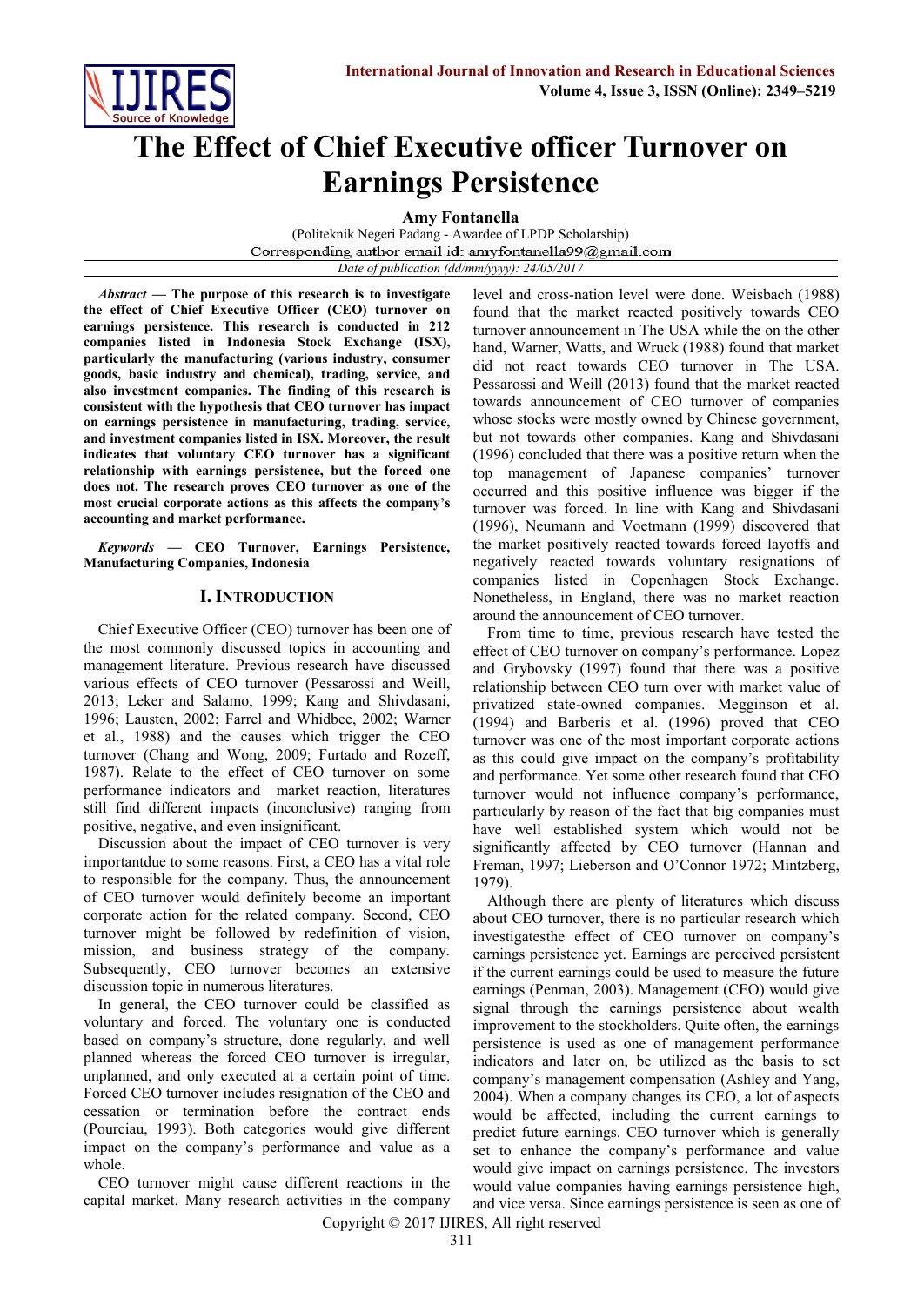

management performance indicators, not only in the short term but also as company's profitability in the long term, then CEO turnover would give influence to earnings persistence (Ashley and Yang, 2004).

Based on the aforementioned background, we could see various empirical proofs about theeffect of CEO turnover on company's performance, be it regarding accounting and the market. Even so, those literatures have not specifically seen the influence of CEO turnover on earnings persistence. Earnings persistence is an indicator which shows company's performance and reflects effort that a CEO has made to improve wealth of the stockholders (Ashley and Yang, 2004). For that reason, this research would investigate these following issues: (a) Would CEO turnover influence current earnings persistence to predict future earnings persistence? ; (b) How would CEO turnover, both voluntary and forced, influence the company's earnings persistence?

This research is conducted in manufacturing and trading companies listed in Indonesia which changed their CEOs in 2010. This research is expected to enrich literatures by providing empirical evidence concerning the effect of CEO turnover on earnings persistence which was never addressed in any former literature. Moreover, this journal aims for providing proofs about the effect of voluntary and forced CEO turnover on company's earnings persistence. Companies, as well as investors and stockholders, might use this analysis as a reference for further decision making.

# **II. LITERATURE REVIEW AND HYPOTHESES DEVELOPMENT**

# *CEO Turnover*

CEO turnover is considered as an important corporate action and decided by the Annual General Meeting (AGM). The change in CEO position is a transformation of person in charge who acts as CEO, president, or chairman of the board (Warner et al., 1988). CEO turnover is typically followed by redefinition of vision, mission, and business strategy that later on would trigger organizational reshuffle in order to adjust to the company's new formula of vision, mission, and strategy. A CEO turnover is determined by AGM as the CEO is responsible to the shareholders. Information about assignment and termination of CEO could be found in formal announcement which is usually published by the issuer company in mass media.

A concept which underlies relationship between CEO turnover and other factors is the agency theory. Asymmetric information which happen between CEO as an agent with investors as the principals might cause conflict of interest between these two parties. A CEO would tend to optimize his/her own wealth by expropriating interest of the investors. Furthermore, monitoring agent behavior would be very costly for the principals so they tend to monitor the result instead. Other previous literatures found that the effect of CEO turnover on performance indicators and company's value was influenced by the type or cause of the change. Overall,

CEO turnover could be classified involuntary CEO turnover and forced CEO turnover.

CEO voluntary change is the turnover which is done based on the company's structure on a regular basis and well planned. This kind of change is triggered by the fact that the CEO has entered retirement period, is in unwell condition, deceased, or has finished his/her contract.

Involuntary CEO change happens by force. This forced turnover is irregular, unplanned, and executed at a certain point of time. This includes resignation of the CEO and cessation or termination before the contract ends. During this turnover period, the company would not have appropriate time to appoint new CEO.

Pourciau (1993) stated that the probability for earnings management to happen would be bigger in the forced case. Pourciau also said that there was a decrease of company's performance as the profit fell in the year when involuntary CEO turnover occurred, but then it would get better in the following years. This profit increase could enhance trust of the investors on company's performance after the forced executive turnover.

# *Earnings Persistence*

Earnings persistence indicates the earnings in the following period (future earnings) repeatedly generated by a company (repetitive) in the long term (sustainable) (Penman, 2003). The earnings that could demonstrate good signal for success is the ones that grow and stable, or we call sustainable. Sustainable earnings are the high quality earnings used as the future earnings indicator, or in another term are called earnings persistence (Sloan, 1996; Dechow and Dichev, 2002; Francis et al., 2004).

Literatures demonstrate numerous techniques to measure earnings persistence. Sloan (1996), referred to Freeman (1982), measured earnings persistence from the relationship between current earnings and future earnings performance. Earnings are defined as the result of division of operational profit by total assets. Dechow and Dichev (2002) measured earnings persistence based on accrual quality; where accrual quality was defined as error estimation of accrual working capital regression. While Francis et al., (2004) measured earnings persistence from the coefficient slope of current earningsonlagged earningsregression. Earnings are defined as profit generated from the normal activity (net income before extraordinary items). While Ecker et al., (2006) measured earnings persistence from the result of current earnings per share on lagged earnings per share regression. These variations to measure earnings persistence are based on the same concept that earnings are indicators for future earnings estimation.

#### *Previous Research and Hypotheses Development*

Previous research have empirically tested the effect of CEO turnover on company's performance. Lopez and Grybovsky, 1997 found positive and significant relationship between CEO and market value of privatized state-owned companies. In line with Lopez Grybovsky (1997), Barberis, et al. (1996) found that a company's profitability was very dependent on competence of its CEO. The CEO turnover was also proved to enhance company's effectiveness and efficiency (Megginson, etal.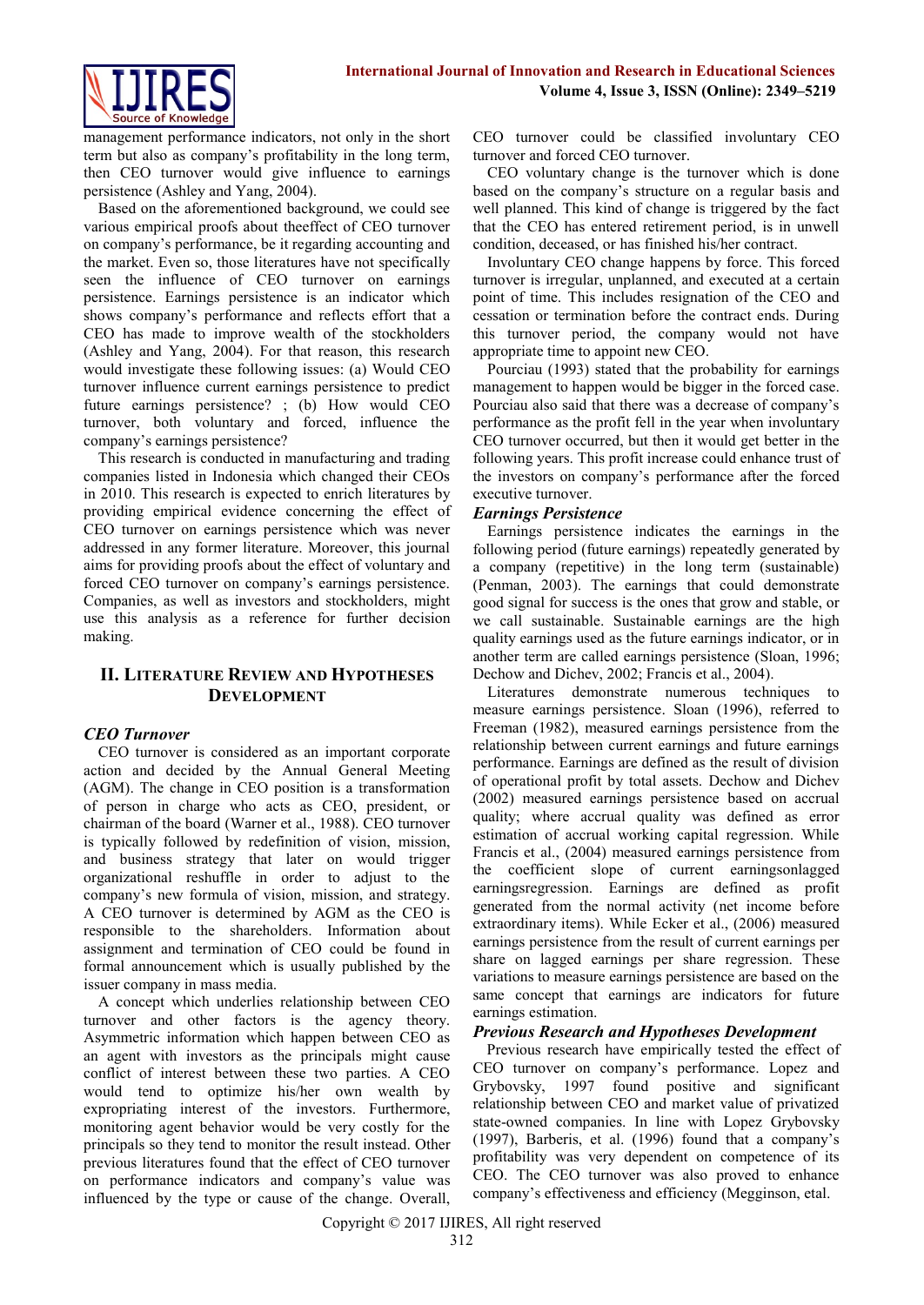



1994).

Yet, the positive relationship between CEO turnover and performance isnot robustly found in all literatures. Hanna and Freman (1997) found that companies, particularly the big ones, have well established system so that the leader change or turnover would not influence the companies' performance. In accordance with this finding, Lieberson and O'Connor (1972), also Mintzberg (1979), have concluded that a leader change would not give any influence to performance. Some other researchers found the contrary condition where CEO turnover negatively influenced company's performance (Pleffer and Blake, 2007).

Research about market reaction due to CEO change has been widely explored by some researchers ending up in different results. Warner et al., (1988) who managed to conduct their research in The USA on CEO turnover during 1962-1978 found that market did not react towards the announcement of CEO turnover. On the other hand, other research found that there was positive abnormal returns as a result of announcement of CEO change (Kang and Shivdasani, 1996). Dedman and Lin (2000) found that announcement of CEO change was often done at the same time when other news were spread, for instances, earnings and dividend announcement. Hence, there was no specific market reaction towards the CEO turnover phenomenon as it was announced together with those other news.

The influence of CEO turnover on earnings persistence of a company has never been directly investigated. However, prior research papers have found that earnings persistence was company'slong term performance indicator (profitability) which was usually used as a base to determine compensation payment for management/CEO (Ashley and Yang, 2004). CEO turnover would influence company's performance, including the ability to predict its future earnings. CEO turnover which generally is aimed for enhancing the company's performance and value would give impact on earnings persistence. As this earnings persistence is noticed as one of company's management performance indicators, not only in a short term but also ascompany's profitability in the long term, then CEO turnover would give effect on earnings persistence (Ashley and Yang, 2004). Based on this literature, this research formulates a hypothesis as follows: *H1. CEO turnover has effect oncompany's earnings persistence* 

Voluntary CEO turn over and the forced one would differently give influence to market reaction. Forced turnover was proved to trigger more positive returns (Kang and Shivdasani, 1996). Jenter and Fadi (2006) who specifically classified CEO turnover into three categories found that market reacted in different ways due to the turnover type. They would react positively if the CEO turnover was forced and negatively if it was voluntary. As previous research identified positive relationship between earnings persistence and market reaction, utilizing analogy of the effect of CEO turnover on earnings persistence, then this research formulates the following hypotheses:

*H2a. Voluntary CEO turn over has no effect on company's earnings persistence*

*H2b. Forced CEO turnover has effect on company's earnings persistence* 

## **III. RESEARCH METHOD**

## *Sample and Data Source*

This research uses data of ISX listed companies, particularly the manufacturing (various industry, consumer goods, basic industry and chemical), trading, service, and investment companies. Final samples are 212 companies in total after samples with insufficient data are taken out. For further investigation, the research also distinguishes the samples into two groups of subsample; companies with voluntary CEO turnover and companies with forced CEO turnover. The CEO turnover data is collected through AGM and Extraordinary General Meeting (EGM) held by the companies during 2010. The year 2010 is used as in the additional analysis, earnings persistence would be tested with interval of one and two years ahead (2011 and 2012). Earnings data for measuring the persistence is collected from annual reports of those companies.

## *Model Development and Variable Operationalization*

This research is designed to provide empirical evidence about the effect of CEO turnover on earnings persistence. Earnings persistence is calculated in regard to Francis et al. (2004) which used the regression result of current extraordinary item (EBIT) on EBIT in the following period. This is based on the argumentation that EBIT are the earnings obtained by the company in a long term (as long as the company operates normally). Afterwards, earnings persistence, which is based on EBIT, is used as signal for dividend yield growth; where dividend is seen as one success indicator for investors (Francis et al, 2004).

Regression model for earnings persistence measurement used in this research is as follows:

$$
E_{t+1} = \alpha_0 + \alpha_1 E_t + e \qquad (1)
$$

This model is then expanded to assess general effect of CEO turnover on earnings persistence using several controlling variables:

$$
E_{t+1} = \beta_0 \ + \beta_1 E_t + \beta_2 T O_t + \beta_3 E_t * T O_t + \beta_4 ROA_{t+1} + \beta_5 SIZE_{t+1} + \epsilon
$$
 (2)

This model would also be expanded to test the effect of both voluntary and forced CEO turnover on earnings persistence:

$$
E_{t+1} = \gamma_0 + \gamma_1 E_t + \gamma_2 T T O_t + \gamma_3 E_t * T T O_t + \gamma_4 R O A_{t+1} + \gamma_5 S I Z E_{t+1} + \epsilon (3)
$$

Where  $\therefore$  Et = EBIT on yeart

: $Et+1 = EBIT$  on yeart+1 :TOt = CEO turnover on yeart : $TTOt = CEO$  turnover type on year t : $ROAt+1 = Return on Asset on year+1$ :SIZEt+1 = Company's size (Ln of total asset) on  $year+1:e = error$ 

Earnings persistence indicates the earnings in the following period (future earnings) repeatedly generated by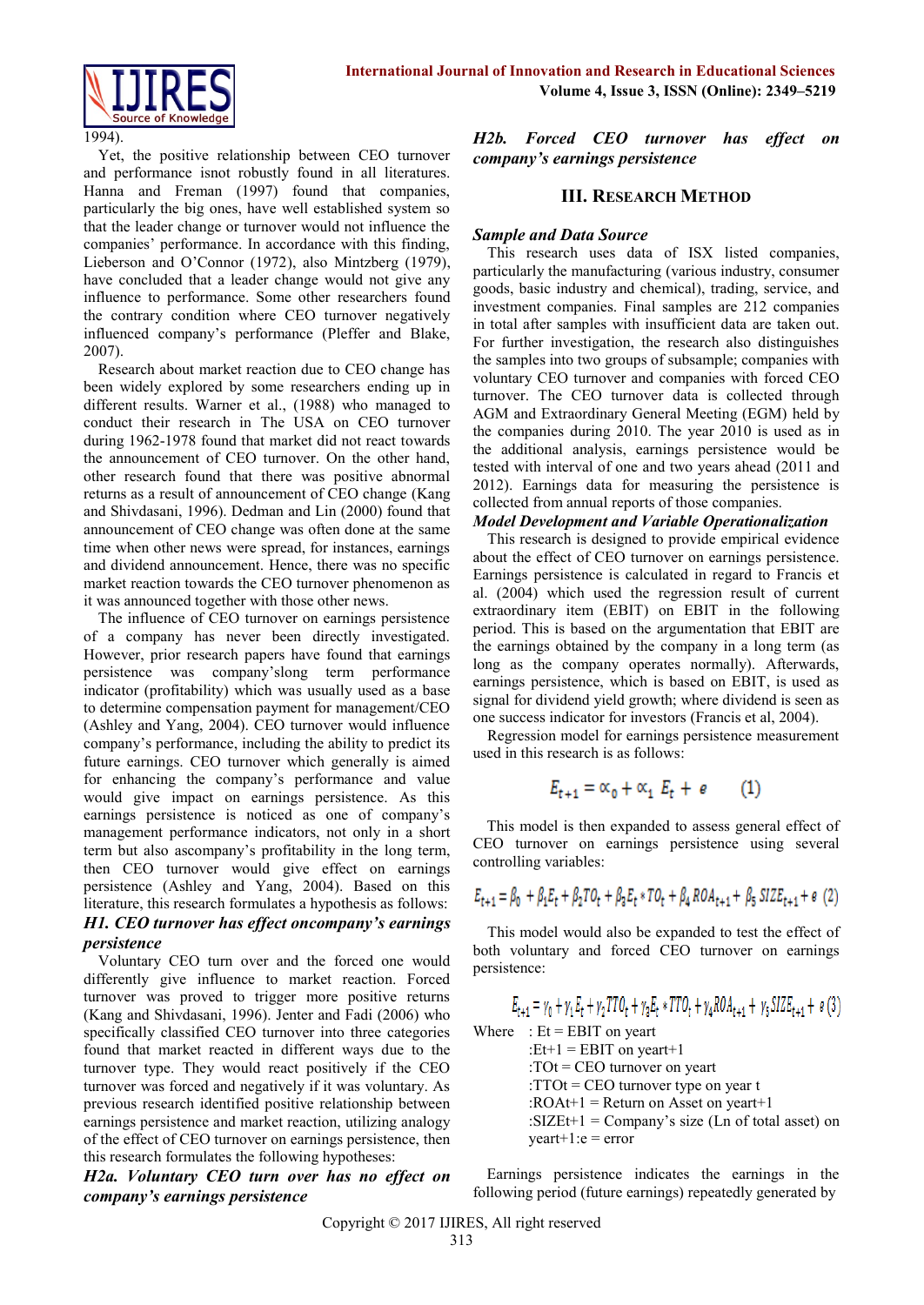

a company (repetitive) in the long term (sustainable) (Penman, 2003). The earnings that could demonstrate good signal for success is the ones that grow and stable (sustainable). In this research, earnings persistence is measured by regression of current EBIT and EBIT in previous year, following the concept of Francis et al (2004) as seen in model 1. CEO turnover (TO) is measured using dummy variable, where 1 is applied if there is a CEO turnover and 0 if there is not. The CEO turnover type in model 3 is also measured with dummy variable; 1 for voluntary turnover and 0 forthe forced turnover. Type of the turnover is classified voluntary if executed through AGM mechanism while forced turnover is decided under the procedure of EGM. In this research, controlling variables which influence earnings persistence; Return on Asset (RoA), and the company's size (normal logarithm of total assets) are also used.

## **IV. RESULT AND ANALYSIS**

#### *Descriptive Statistics*

Companies used as samples in this research are manufacturing companies which are comprised of various industry, consumer goods, and basic industry and chemical having 126 companies in total. Plus, there are 86 companies in trading, service, and investment field.

Out of 212 samples in the year of 2010, 99 (53%) of the companies in this research changed their CEO and kept their same CEO until 2012. The rest did not change their CEO during 2010. As explained before, the CEO turnover could be voluntary or forced. 55 companies did regular CEO change by AGM mechanism whereas the other 44 did it involuntarily by organizing EGM.

Based on descriptive statistics of the samples in this research, their EBIT increase in all three years of observation period.

#### *Model and Hypotheses Analysis*

The result of statistical test towards the research model shows that independent variable could explain variation of dependent variables well. This could be shown from the significant F-statistic number on 1% level and also the adjusted r <sup>2</sup> which reaches 91% on model 1 and 82% on model 2. Table 1 shows correlation between variables used and the result indicates less than 8% correlation coefficient which proves that multi collinearity does not exist in this research.

| Covariance  |              |             |          |           |
|-------------|--------------|-------------|----------|-----------|
| Correlation | <b>EBITt</b> | TO          | $ROAt+1$ | $SIZEt+1$ |
| EBITt       | $2.09E+12$   |             |          |           |
|             | 1.000000     |             |          |           |
|             |              |             |          |           |
| <b>TO</b>   | 45197.64     | 0.248910    |          |           |
|             | 0.062641     | 1.000000    |          |           |
|             |              |             |          |           |
| $ROAt+1$    | 55360.82     | $-0.007866$ | 0.051060 |           |
|             | 0.169405     | $-0.069774$ | 1.000000 |           |
|             |              |             |          |           |
| $SIZEt+1$   | 1088973.     | 0.049532    | 0.001319 | 2.927369  |
|             | 0.440088     | 0.058027    | 0.003411 | 1.000000  |

**Table 1.** Correlation

Table 2 shows the regression results. To test hypothesis 1, this research uses model 2 in order to see the effect of CEO turnover on the company's earnings persistence.

| <b>Variables</b>                                                 | $\frac{1}{2}$<br>EBIT $t+1$ |  |  |  |
|------------------------------------------------------------------|-----------------------------|--|--|--|
|                                                                  |                             |  |  |  |
| Intercept                                                        | 1.79                        |  |  |  |
| <b>EBITt</b>                                                     | 19,59***                    |  |  |  |
| TO                                                               | 0.51                        |  |  |  |
| EBITt*TO                                                         | $2.48***$                   |  |  |  |
| <b>ROA</b>                                                       | $1.65*$                     |  |  |  |
| <b>SIZE</b>                                                      | $-2.04**$                   |  |  |  |
| Adj.R2                                                           | 0.91                        |  |  |  |
| <b>F</b> -statistic                                              | $(0.00)$ ***                |  |  |  |
| N                                                                | 212                         |  |  |  |
| Note:* significant at $p<0.1$ ; ** significant at $p<0.05$ ; *** |                             |  |  |  |
| significant at $p<0.01$ ; EBITt = Earning Before Interest and    |                             |  |  |  |
| Tax year t, TO= CEO Turn Over; ROA=Return On Asset;              |                             |  |  |  |
| $SIZE = Ln$ of Total Asset; TTO=Turn Over Type                   |                             |  |  |  |

The regression result shows that CEO turnover significantly influences earnings persistence. Significant positive coefficient of β3 is consistent with hypothesis 1. This shows that overall, CEO turnover would increase earnings persistence as the CEO is perceived to put the best effort in order to improve the company's operational performance. Subsequently, this would generate earnings that could reflect the company's ability to obtain earnings in the future. This result is consistent with some previous literatures which found positive relationship between CEO turnover and company's accounting performance (Lopez, 1997 and Megginson, 1994), also the positive influence of CEO turnover towards company's market performance (Weisbach, 1988). Coefficient of CEO turnover (TO) also directly and significantly influences earnings in the following year but the significant level is weaker than coefficient β3. Controlling variables; the ROA and SIZE, also have significant influence.

To test hypotheses 2, the research classifies samples into companies which changedtheir CEOs voluntarily and companies that did forcedchange of CEO through EGM. The regression result shows that forced CEO turnover has influence on earnings persistence while the voluntary CEO turnover has no significant influence. This is in line with the research of Dhermen and Ferere (2000), as well as Warneret al., (1988). The result shows that forced CEO change gives signal about company's decreasing performance so that CEO turnover would be able to boost the performance and increase the company's earnings persistence. Controlling variable ROA is insignificant while SIZE is on the contrary, significant. Table of the regression test result is shown as follows.

|  |  | Table 3. Regression result (Model 3) |  |  |  |
|--|--|--------------------------------------|--|--|--|
|--|--|--------------------------------------|--|--|--|

| $\frac{1}{2}$      |              |  |
|--------------------|--------------|--|
| Variables          | EBIT $t+1$   |  |
| Intercept          | 3,31         |  |
| <b>EBITt</b>       | $16,09$ ***  |  |
| <b>DTTO</b>        | $-1,47$      |  |
| <b>EBITt*DTTO</b>  | $2.05**$     |  |
| <b>ROA</b>         | 0,34         |  |
| <b>SIZE</b>        | $-3,38$ ***  |  |
| Adj.R2             | 0,82         |  |
| <b>F-statistic</b> | $(0.00)$ *** |  |
|                    | 97           |  |

Copyright © 2017 IJIRES, All right reserved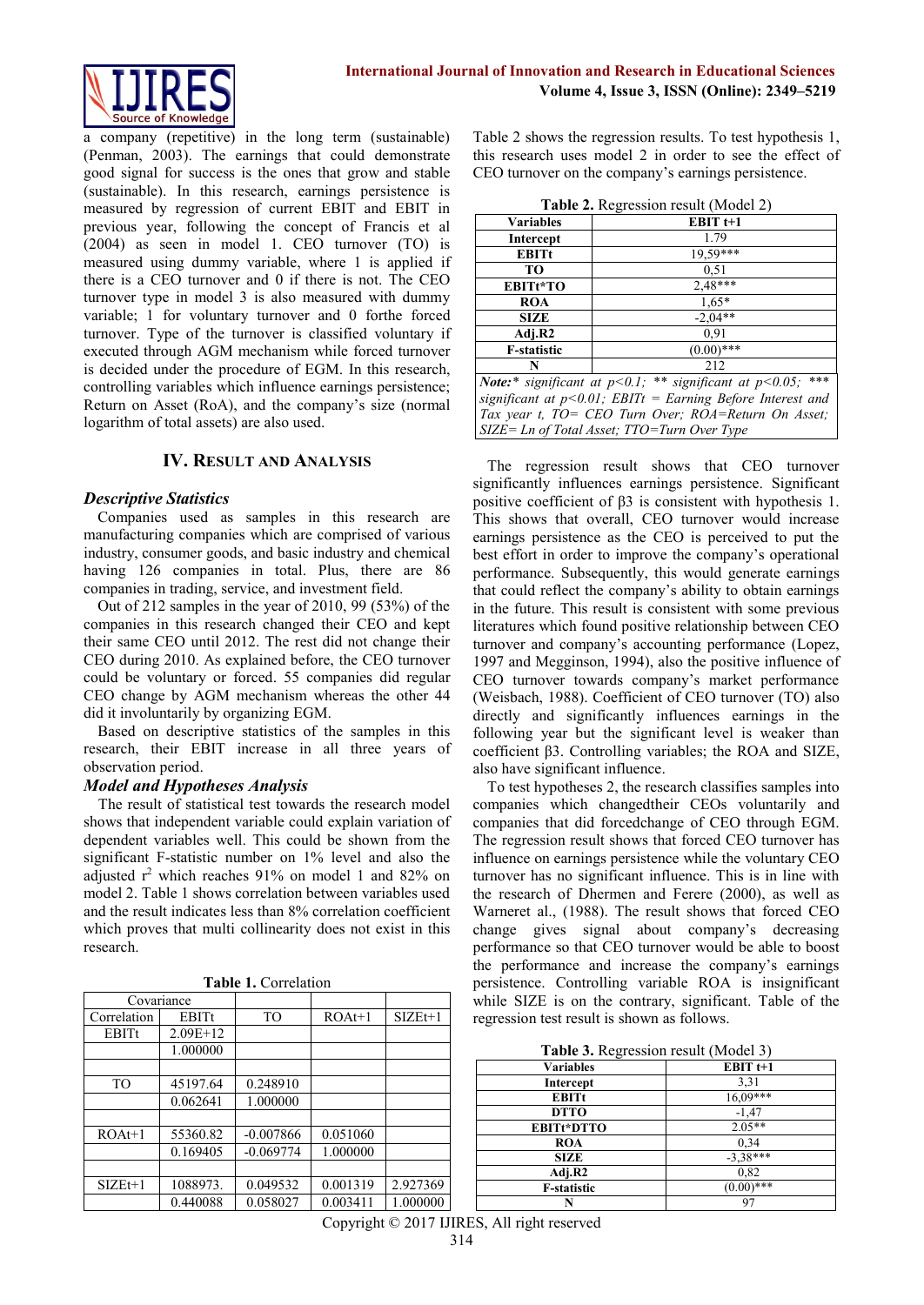

*Note: \* significant at p<0.1; \*\* significant at p<0.05; \*\*\* significant at p<0.01; EBITt = Earning Before Interest and Tax year t, TO= CEO Turn Over; ROA=Return On Asset; SIZE= Ln of Total Asset; TTO=Turn Over Type*

This research also tests the effect of CEO turnover on earnings persistence with one year ahead lag. The test result shows accordance with prior research which found that CEO change was a significant influence for the company's earnings persistence. Same case happens with forced CEO change which influences the company's earnings persistence. In conclusion, the CEO turnover relates to the company's profitability in the long term and has impact on earnings persistence.

#### **V. CONCLUSIONS AND SUGGESTIONS**

This research aims for investigating and giving empirical proofs about the effect of CEO turnover on earnings persistence. This research also classifies the CEO turnover type into voluntary based on the company's structure, regular and well planned turnover while the forced one is the turnover which is unorganized, unplanned, and only executed at a certain point of time.

The finding of this research is consistent with the hypothesis which shows that there are effects of CEO turnover on earnings persistence in the manufacturing, trading, service, and investment companies listed in ISX. Another finding is that voluntary CEO turnover is positively significant while the forced one does not give any impact on earnings persistence. This indicates that the CEO turnover is one of the most crucial corporate actions for the company itself as this would generally give effect on the accounting and market performance.

This researches conducted using cross-sectional method for manufacturing, trading, service, and investment companies so that the generalization ability is limited. The research employs sole earnings persistence measurement technique so further research might apply some other earnings persistence calculation approaches. Additionally, this research has not investigated the effect of CEO turnover from internal or external party of the companies so that further research might address this issue. This research is expected to provide literature enrichment by giving empirical evidence about the effect of CEO turnover on earnings persistence which was not adequately explored before. Besides, this could be treated as a reference for investors to take actions or make policies regarding occurrence of CEO turnover.

#### **ACKNOWLEDGMENT**

I would like to thank the Financial Support Department of the LPDP (Indonesia Endowment Fund for Education).

#### **REFERENCES**

- [1] Ashley, Allan S and Yang, Simon MS. (2004). Executive compensations and earnings persistence. *Journal of Business Ethics*. Vol.50 pp 369-382.
- [2] Barberis, Nicholas. Boycko, Maxim. Shlefer, Andrei and

Vishny, Robert W. (1996). A theory of privatization. *Journal of Finance Economics* Elsevier. vol. 35 (2).

- [3] Chang, E. C., & Wong, S. M.L. (2009). Governance with multiple objectives: Evidence from top executive turnover in China.*Journal of Corporate Finance*, 15, 230–244.
- [4] Dechow, P.M. and I.D. Dichev. (2002). The quality of accruals and earnings: The role of accrual estimation errors. *The Accounting Review*, Vol. 77, Supplement:35 – 59.
- [5] Dedman, Elisabeth and Stephen, W.J. Lin. (2000). Shareholder wealth effects of CEO departures: Evidence from the UK. Available, [http://www.ssrn.com](http://www.ssrn.com/)
- [6] DeFond, M.L. and C.W. Park. (2001). The reversal of abnormal accruals and the market valuation of earnings surprises. *The Accounting Review*, Vol. 76, No. 3, July: 375 – 404.
- [7] Ecker, F.; J. Francis; I. Kim; P.M. Olsson; and K. Schipper. (2006). A return-based representation of earnings quality. *The Accounting Review*, Vol. 81, No. 4, July: 749 – 780.
- [8] Farrell dan Whidbee. (2003). The impact of firm performance expectations on CEO turnover and replacement decisions. *Journal of Accounting & Economics*. vol.36, hal. 165-196.
- [9] Francis, J.; R. LaFond; P.M. Olsson; and K. Schipper. (2004). Costs of equity and earnings attributes. *The Accounting Review*, Vol. 79, No. 4, Oktober: 967 – 1010.
- [10] Freeman, R.; J. Ohlson; and S. Penman. (1982). Book rate-ofreturn and prediction of earnings changes: an empirical investigation. *Journal of Accounting Research,* Vol. 20, Autumn:  $3 - 42$
- [11] Furtado, E. P., & Rozeff, M. S. (1987). The wealth effects of company initiated management changes. *Journal of Financial Economics*, 18, 147–160.
- [12] Hannan, M.T. and Freenan, J.H., (1997). The population ecology of organizations.*The America Journal of Sociology*.Vol.82, pp. 929 – 964.
- [13] Jenter, Dirk and Fadi Kanaan. (2006). CEO turnover and relative performance evaluation. Available, http : //www.ssrn.com
- [14] Kang, Jun-Koo dan Anil Shivdasani. (1996). Does the Japanese governance system enhance shareholder wealth? Evidence from stock price effects of top management turnover. *The Review of Financial Studies* 9 (Winter):1061-1095.
- [15] Lausten, Mette. (2002). CEO turnover, firm performance and corporate governance: empirical evidence on Danish firms. *International Journal of Industrial Organization* 20pp 391–414
- [16] Leker, Jens and Salamo, Sorens. (1999). CEO turnover and corporate performance. *Scandanivian. Journal of Management*. 16 pp 287-303
- [17] Liberson, Stanley and O'Connor, James.F. (1972). Leadership and organizational performance: a study of large corporations. *America Sociology Review*.Vol. 30 no.2
- [18] Lopez, Da Silva dan Grybovski Sr. (1997). Corporate governance, performance and CEO turnover : A comparative study between family. *Recife Finance Lab Working Paper.* No. 001-2006.
- [19] Megginson, William L. Nash, Robert C and Van Radenborgh, Matthias. (1994). The financial and operating performance of newly privatized firms: An international empirical analysis. *Journal of Finance.* Pp.403-452.
- [20] Mintzberg, Henry. (1979). The structuring of organizations: A synthesis of research. Prentice Hall.
- [21] Neumann, Robert and Torben Voetmenn. (1999). CEO turnovers and corporate governance: Evidence from the Copenhagen Stock Exchange. Article presented at the 26 th Annual Meeting of the European FinanceAssociation: August 25-28
- [22] Penman, S.H. (2003). Financial statement analysis and security valuation. Second Editon: McGraw Hill.
- [23] Pessarossi and Weill. (2013). Does CEO turnover matter in China? Evidence from the stock market. *Journal of Economics and Business*70 (2013) 27–42
- [24] Pfeffer, J. And Davis-Blake, A. (1986). Administrative succession and organizational performance: how administrator experience mediated the succession effect. *Academy of Management Journal.* Vol.29.pp.72-83
- [25] Pourciau, Susan. (1993). Earnings management and nonroutine executive changes. *Journal of Accounting and Economics* 16: 317-336.
- [26] Sloan, R.G. (1996). Do stock prices fully reflect information in accruals and cash flow about future earnings?. *The Accounting*

Copyright © 2017 IJIRES, All right reserved